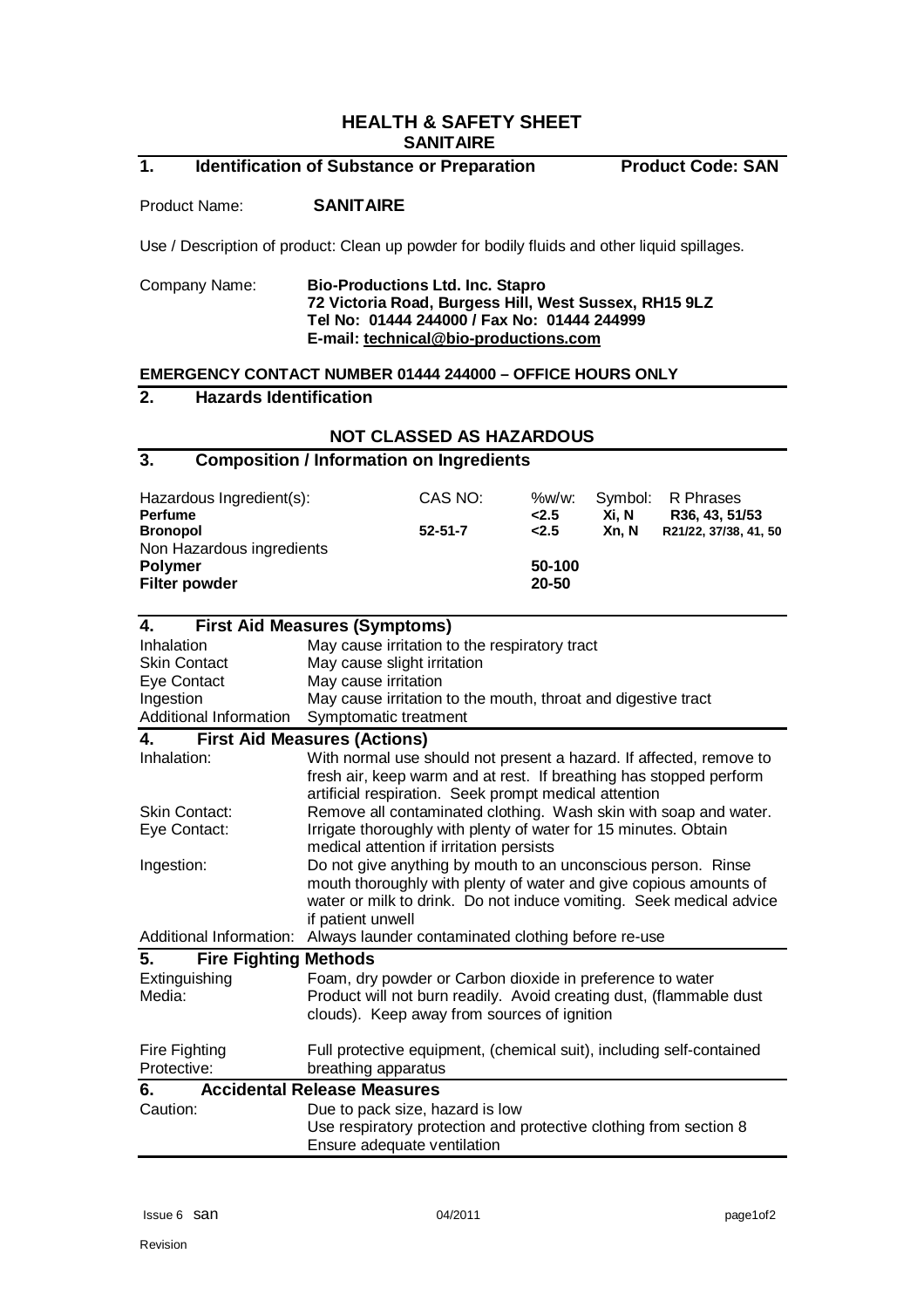## **7. Handling & Storage**

| Handling: | Do not eat, drink or smoke whilst handling                               |
|-----------|--------------------------------------------------------------------------|
|           | Use with adequate ventilation                                            |
| Storage:  | Keep in original containers tightly closed when not in use               |
|           | Do not store below $5^{\circ}$ C degrees or above $30^{\circ}$ C degrees |

# **8. Exposure Controls / Personal Protection**

| Hazardous Ingredient(s) | LTEL (8Hr TWA) | STEL (15 mins) |
|-------------------------|----------------|----------------|
|                         | ppm $mgm - 3$  | ppm $mgm - 3$  |

| <b>Respiratory Protection:</b> | Suitable respiratory equipment (RPE recommended for dust) |
|--------------------------------|-----------------------------------------------------------|
| Hand Protection:               | Wear suitable gloves                                      |
| Eye Protection:                | Wear suitable goggles                                     |
| <b>Skin Protection:</b>        | Wear suitable overalls                                    |

# **9. Physical & Chemical Properties**

| Form:<br>Odour:<br><b>Boiling Point</b><br><b>Flash Point:</b><br><b>Auto Ignition Temp.</b><br><b>Vapour Pressures</b><br>Solubility (water)<br><b>Partition Coefficient</b><br><b>Viscosity</b> | Powder<br>Floral<br>Not Available<br>Not Available<br>Not Available<br>Not Available<br>Forms gel<br>Not Available<br>Not Available | <b>Colour:</b><br>pH (Value)<br><b>Melting Point</b><br><b>Flammable Limits</b><br><b>Oxidising Props.</b><br>Density (g/ml)<br>Solubility (other)<br><b>Pour Point (Deg C)</b> | Off White<br>Not Available<br>Not Available<br>Not Available<br>Not Available<br>Not Available<br>Not Applicable<br>Not Available |
|---------------------------------------------------------------------------------------------------------------------------------------------------------------------------------------------------|-------------------------------------------------------------------------------------------------------------------------------------|---------------------------------------------------------------------------------------------------------------------------------------------------------------------------------|-----------------------------------------------------------------------------------------------------------------------------------|
| <b>Stability &amp; Reactivity</b><br>10.                                                                                                                                                          |                                                                                                                                     |                                                                                                                                                                                 |                                                                                                                                   |
| <b>Conditions to Avoid</b><br>Materials to Avoid                                                                                                                                                  | Extremes of temperature and moisture                                                                                                |                                                                                                                                                                                 |                                                                                                                                   |
| <b>Hazardous Reactions</b>                                                                                                                                                                        | Burning produces Oxides of Carbon                                                                                                   |                                                                                                                                                                                 |                                                                                                                                   |
| <b>Toxicological Information</b><br>11.                                                                                                                                                           |                                                                                                                                     |                                                                                                                                                                                 |                                                                                                                                   |
| Inhalation                                                                                                                                                                                        | Large volumes of dust may irritate the respiratory system                                                                           |                                                                                                                                                                                 |                                                                                                                                   |
| <b>Skin Contact</b>                                                                                                                                                                               | May cause irritation to sensitive skin.                                                                                             |                                                                                                                                                                                 |                                                                                                                                   |
| Eye Contact                                                                                                                                                                                       | May cause irritation.                                                                                                               |                                                                                                                                                                                 |                                                                                                                                   |
| Ingestion                                                                                                                                                                                         | Dust will cause irritation to the mouth, throat and digestive tract                                                                 |                                                                                                                                                                                 |                                                                                                                                   |
|                                                                                                                                                                                                   | May also cause nausea                                                                                                               |                                                                                                                                                                                 |                                                                                                                                   |

#### **12. Ecological Information**

Cumulative potential: No bioaccumulation potential Other adverse effects: Negligible ecotoxicity.

Biodegradable – Little danger to the environment

# **13. Disposal Considerations**

Dispose of under Local Authority Guidelines

| 14.                                | <b>Transport Information</b> |                             |      |
|------------------------------------|------------------------------|-----------------------------|------|
| <b>NOT REGULATED FOR TRANSPORT</b> |                              |                             |      |
| UN No:                             | IMDG:                        | CAO / IATA:                 | ADR: |
|                                    | <b>Proper Shipping Name:</b> | <b>Marine Pollutant: No</b> |      |